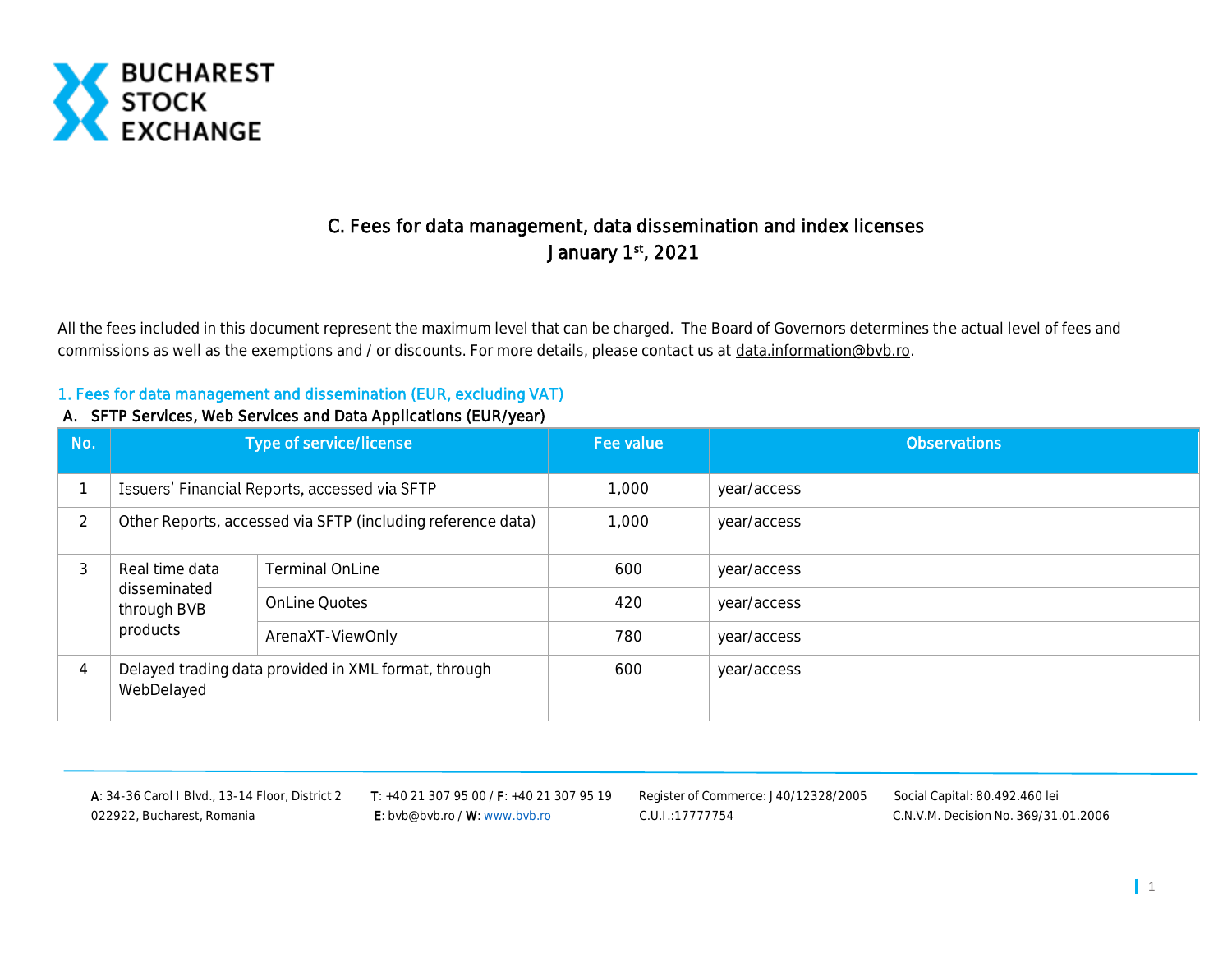

| 5  | Information regarding companies and issues in XML format,<br>through WebService Companies and Securities            | 480            | year/access<br>Note:<br>1. Free access for BVB Participants.                                                                                                                                                                                                     |
|----|---------------------------------------------------------------------------------------------------------------------|----------------|------------------------------------------------------------------------------------------------------------------------------------------------------------------------------------------------------------------------------------------------------------------|
| 6  | Companies' Financial Data provided in XML format, through<br>WebService Financials                                  | 400            | year/access<br>Note:<br>Free access for BVB Participants.<br>1.                                                                                                                                                                                                  |
| 7  | Display of Delayed data on websites (including indices) in<br>combination with WebDelayed service or Website Client | 600            | year/website, Level 1 Delayed Data<br>Notes:                                                                                                                                                                                                                     |
|    |                                                                                                                     |                | 1. The displaying format shall not include widgets or applications<br>that allow for data redistribution.<br>2. Free of charge for BVB Participants' website.<br>3. Free of charge for BVB issuers displaying the trading data of<br>their own listed instrument |
|    |                                                                                                                     | free of charge | year/website, End-of-Day Data                                                                                                                                                                                                                                    |
| 8  | Display of Delayed data by TV channels (including indices)                                                          | 600            | year/TV channel, Level 1 Delayed Data                                                                                                                                                                                                                            |
|    | in combination with WebDelayed service                                                                              | free of charge | cooperation agreements                                                                                                                                                                                                                                           |
| 9  | End-of-day historical trading data, including indices,<br>submitted electronically                                  | 25             | year/symbol<br>Note:<br>1. Free of charge for BVB issuers for their own trading history.                                                                                                                                                                         |
| 10 | Non - standard reports                                                                                              | <b>TBD</b>     | To be determined on a case-by-case basis                                                                                                                                                                                                                         |

A: 34-36 Carol I Blvd., 13-14 Floor, District 2 T: +40 21 307 95 00 / F: +40 21 307 95 19 Register of Commerce: J40/12328/2005 Social Capital: 80.492.460 lei 022922, Bucharest, Romania **E:** bvb@bvb.ro / W[: www.bvb.ro](http://www.bvb.ro/) C.U.I.:17777754 C.N.V.M. Decision No. 369/31.01.2006

Ī r C.U.I.:17777754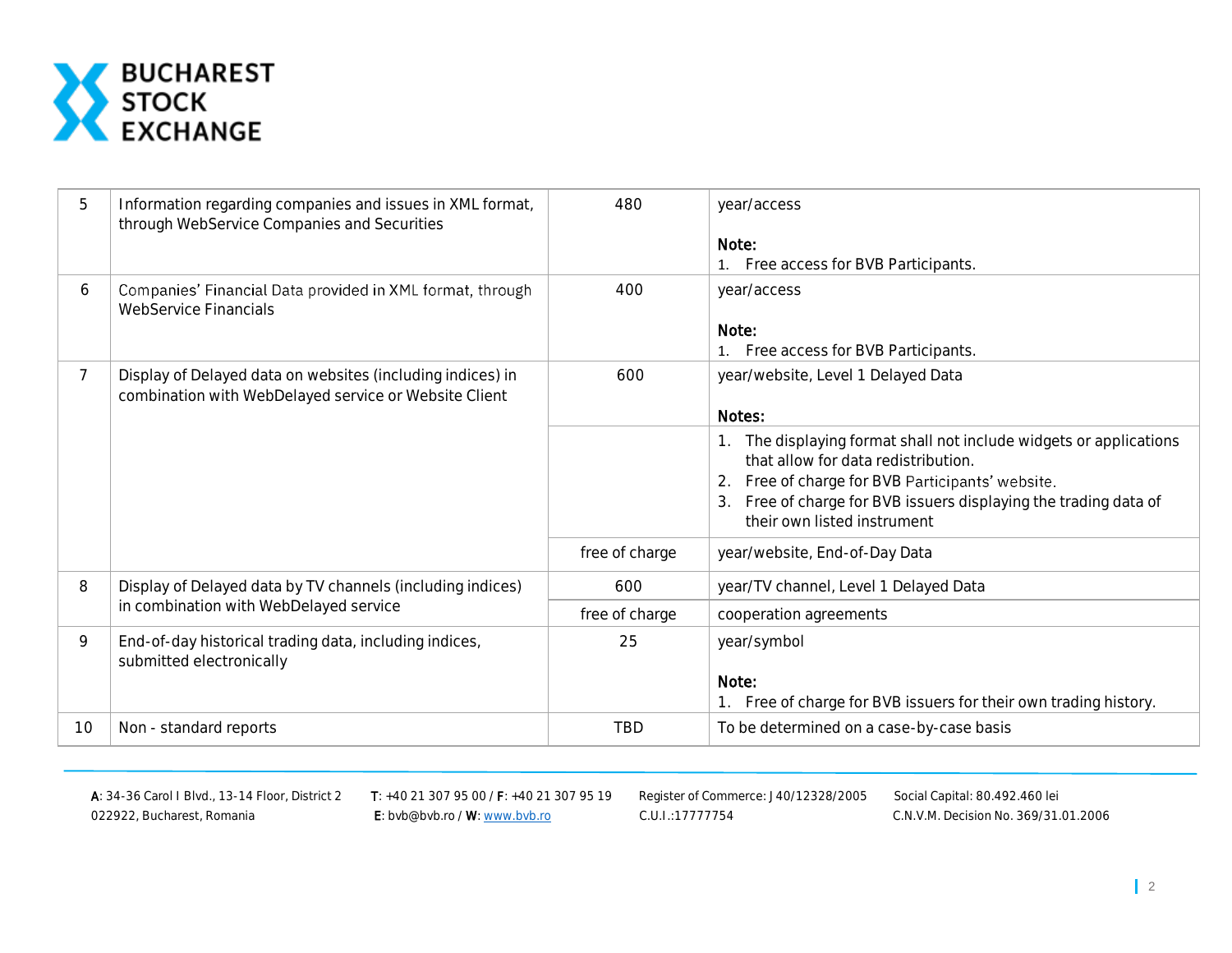

#### B. Market Data Redistribution licenses (EUR/year)

| No. | Type of license                                                                       | <b>Real Time</b> | Delayed | End-of-Day | <b>Observations</b>                                                                                                                                |
|-----|---------------------------------------------------------------------------------------|------------------|---------|------------|----------------------------------------------------------------------------------------------------------------------------------------------------|
| 11  | <b>BVB Indices Package</b>                                                            | 1,100            | 700     | 370        | Redistribution license for BVB calculated<br>indices                                                                                               |
| 12  | Level 1 Market Data                                                                   | 6,200            | 3,400   | 2,150      | Redistribution license for Level 1 Data (1<br>price level), Regulated Market and MTS, all<br>instruments                                           |
| 13  | Level 2 Market Data                                                                   | 8,700            | n.a.    | n.a.       | Redistribution license for Level 2 Data (5<br>price levels), Regulated Market and MTS, all<br>instruments                                          |
| 14  | Full Market Depth (via FIX, market by order)                                          | 9,200            | n.a.    | n.a.       | Redistribution license for Full Market Depth<br>Data, market by order, Regulated Market<br>and MTS, all instruments                                |
| 15  | Full Market Depth for BVB Participants through<br>Market Data Receiver / Gateway user | 600              | n.a.    | n.a.       | Redistribution license for Full Market Depth<br>Data, market by order, through Market Data<br>Receiver service, applicable to BVB<br>Participants. |

022922, Bucharest, Romania **E:** bvb@bvb.ro / W[: www.bvb.ro](http://www.bvb.ro/) C.U.I.:17777754 C.N.V.M. Decision No. 369/31.01.2006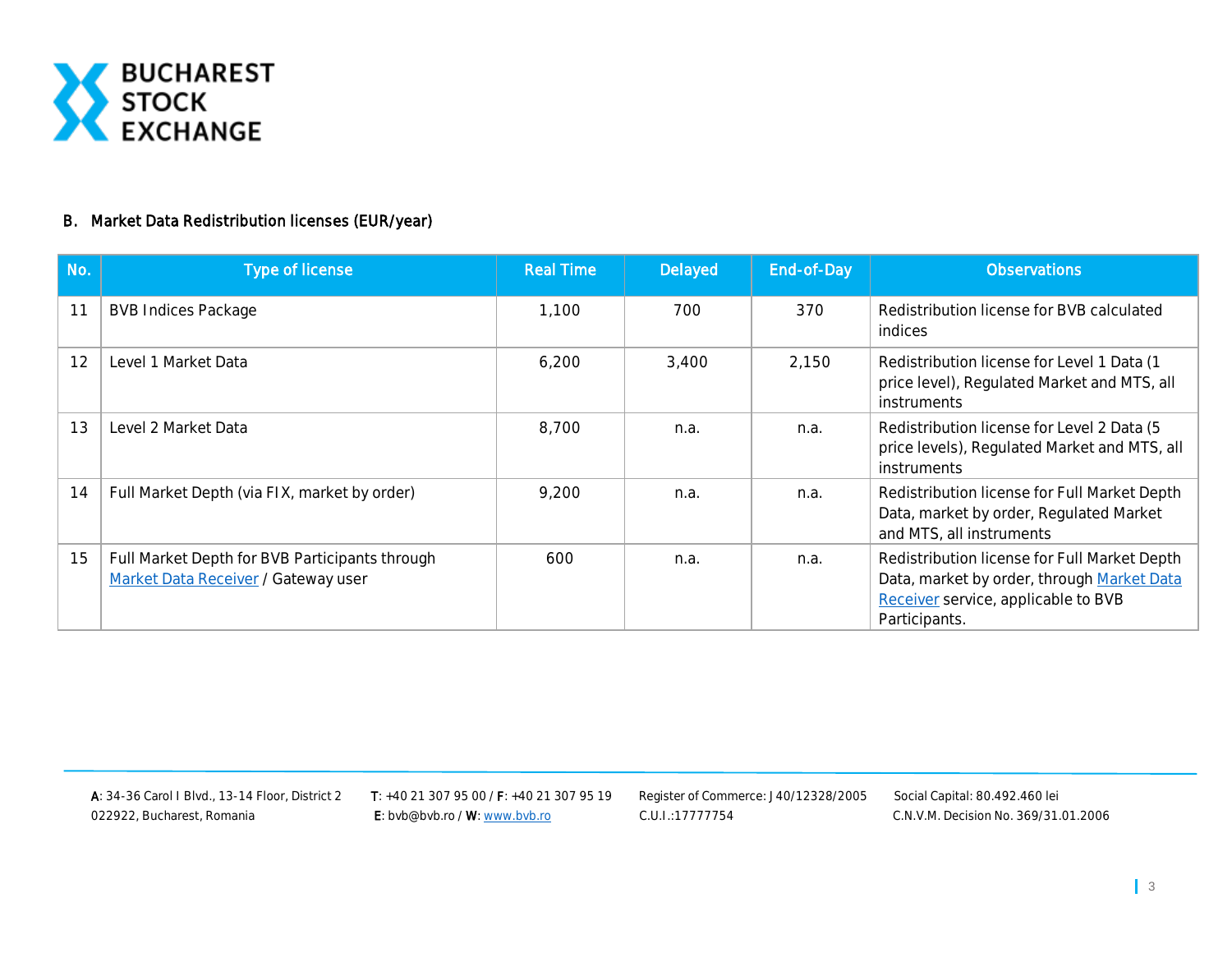

## C. Real time data fees for End-Users access (EUR/month/End-User)

| No. | Type of license                                                                  | Professional   | Non-professional | <b>Observations</b>                                                                                                                 |
|-----|----------------------------------------------------------------------------------|----------------|------------------|-------------------------------------------------------------------------------------------------------------------------------------|
| 16  | <b>BVB Indices Package</b>                                                       | 3              | free of charge   | End-User fee for access to BVB calculated<br>indices                                                                                |
| 17  | Level 1 Market Data                                                              | 15             | 1.5              | End-User fee for access to Level 1 Data (1)<br>price level), Regulated Market and MTS, all<br>instruments                           |
| 18  | Level 2 Market Data                                                              | 25             | 2.5              | End-User fee for access to Level 2 Data (5<br>price levels), Regulated Market and MTS, all<br>instruments                           |
| 19  | Full Market Depth (via FIX, market by order)                                     | 27             | 2.7              | End-User fee for access to full market<br>depth, Regulated Market and MTS, all<br>instruments                                       |
| 20  | Full Market Depth for BVB Participants End-Users<br>through Market Data Receiver | free of charge | free of charge   | End-User fee for access to full market depth<br>through Market Data Receiver service,<br>Regulated Market and MTS, all instruments. |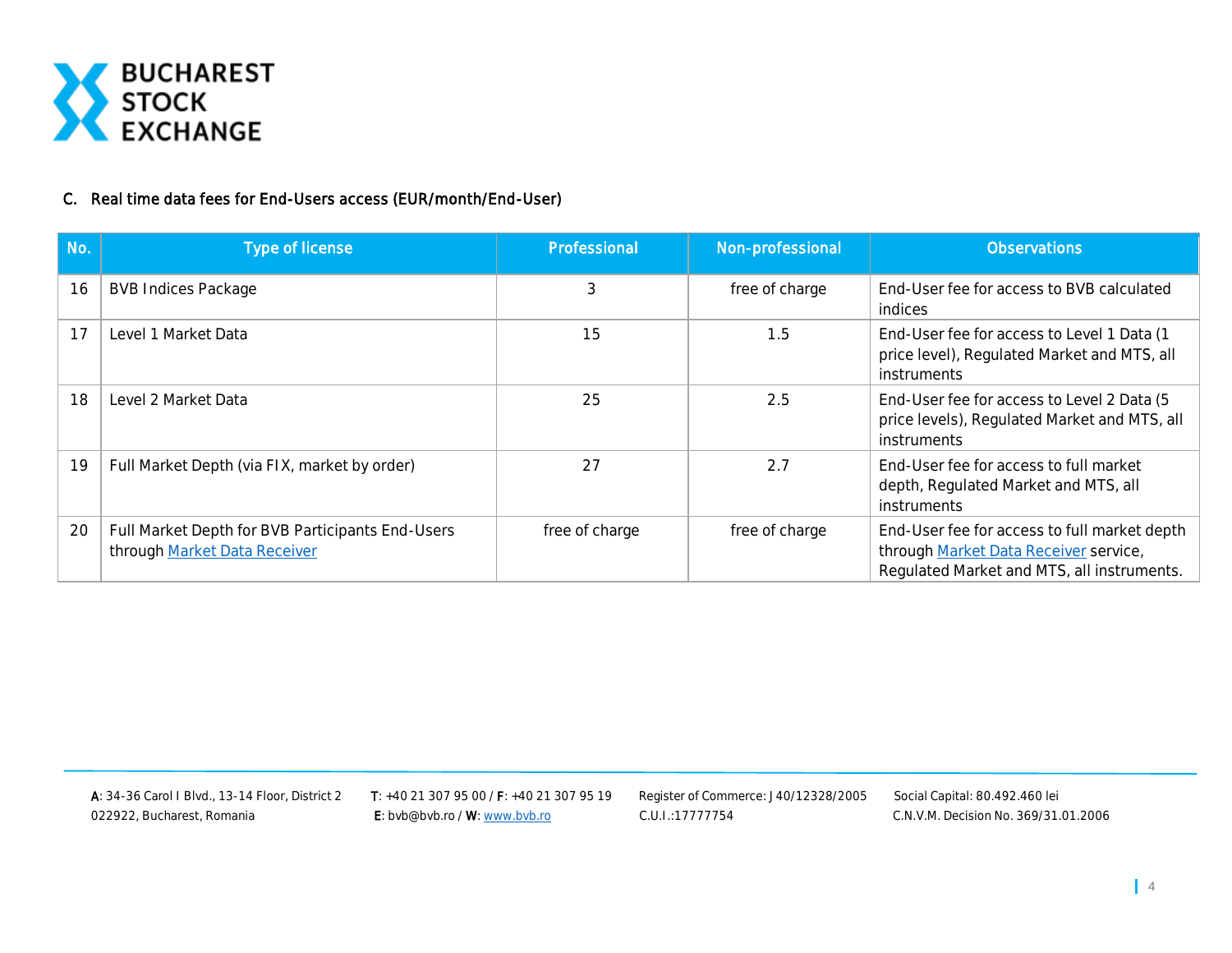

#### D. Pre-trade and Post-trade Disaggregated data Redistribution licenses (EUR/year)

| No. | Type of license   | <b>Real Time</b> | Delayed | End-of-Day | <b>Observations</b>                                                                                |
|-----|-------------------|------------------|---------|------------|----------------------------------------------------------------------------------------------------|
|     | evel 1 Pre-trade  | 4.100            | 2,300   | 1,500      | Redistribution license for Level 1 Pre-Trade<br>Data, Regulated Market and MTS, all<br>instruments |
| 22  | Level 2 Pre-trade | 5,700            | n.a.    | n.a.       | Redistribution license for Level 2 Pre-Trade<br>Data, Regulated Market and MTS, all<br>instruments |
|     | Post-trade data   | 3,500            | 2,000   | 1,300      | Redistribution license for Post-Trade Data,<br>Regulated Market and MTS, all instruments.          |

#### E. Pre-trade and Post-trade Disaggregated data fees for End-Users access (EUR/month)

| No. | Type of license   | Professional | Non-professional | <b>Observations</b>                                                                                |
|-----|-------------------|--------------|------------------|----------------------------------------------------------------------------------------------------|
| 24  | Level 1 Pre-trade | 9.5          |                  | End-User fee for access to Level 1 Pre-trade<br>Data, Regulated Market and MTS, all<br>instruments |
| 25  | Level 2 Pre-trade | 20           |                  | End-User fee for access to Level 2 Pre-trade<br>Data, Regulated Market and MTS, all<br>instruments |
| 26  | Post-trade data   |              |                  | End-User fee for access to Post-trade Data,<br>Regulated Market and MTS, all instruments.          |

022922, Bucharest, Romania **E:** bvb@bvb.ro / W[: www.bvb.ro](http://www.bvb.ro/) C.U.I.:17777754 C.N.V.M. Decision No. 369/31.01.2006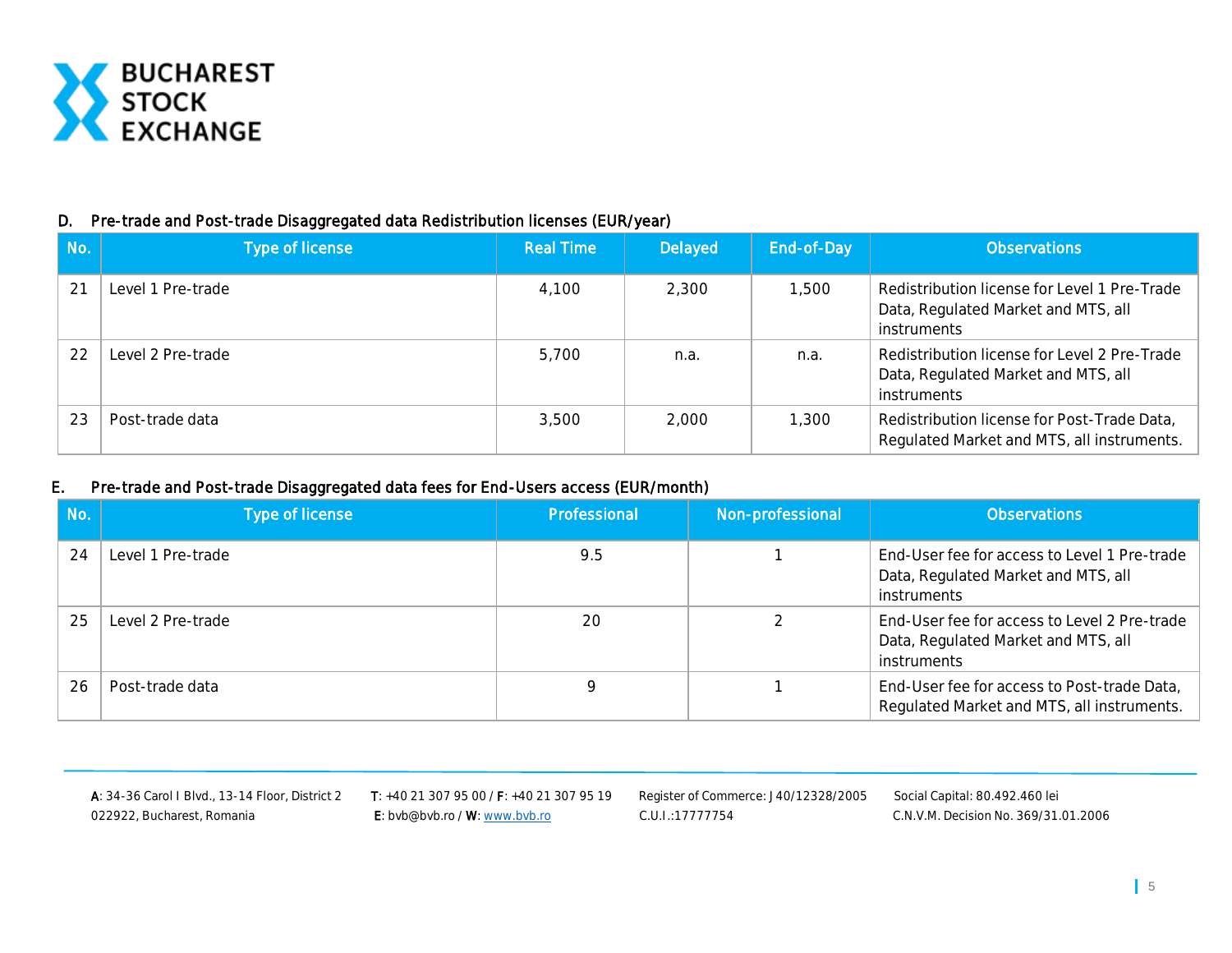

#### F. Derived Data and Non-Display license fees (EUR/year)

| No. | Type of license                        | <b>Real Time</b> | Delayed | <b>Observations</b>                                                                                                                                                                                                                                                                                                  |
|-----|----------------------------------------|------------------|---------|----------------------------------------------------------------------------------------------------------------------------------------------------------------------------------------------------------------------------------------------------------------------------------------------------------------------|
| 27  | <b>Derived Data Indices</b>            | 3,200            | 1,300   | Derived Data license for the creation and redistribution of one or<br>more indices based on BVB data, either in real time or delayed. The<br>index can be created solely with BVB data but can also combine BVB<br>data with other types of data.                                                                    |
| 28  | Derived Data Other Uses                | 3,200            | 1,300   | Derived Data license for the creation and redistribution of other<br>works than indices based on BVB data, either in real time or delayed<br>(e.g. structured products, CFD products, other tradable instruments<br>etc.). Note: Free of charge for BVB Participants.                                                |
| 29  | Non-Display Use for Trading activities | 3,200            | 1,300   | License that covers processing or use of data in non-display<br>applications. Includes but is not limited to semi-automated and<br>automated order/quote generation, algorithmic trading, arbitrage,<br>order management; execution management; black box trading etc.<br>Note: Free of charge for BVB Participants. |
| 30  | Non-Display Use Other                  | 2,400            | 1,200   | License that covers processing or use of data in non-display<br>applications. Includes but is not limited to risk management,<br>quantitative analysis, portfolio valuation, investment analysis etc.<br>Note: Free of charge for BVB Participants.                                                                  |
| 31  | Non-Display Trading Platforms          | 4,700            | 4,700   | License that covers processing or use of data in non-display<br>applications in relation to activities of Systematic Internalisers,<br>Multilateral Trading Facilities, Dark Pools and operating other<br>trading venues.                                                                                            |

For residents, the same fees apply, in RON, at the official exchange rate of the National Bank of Romania for the invoice date or for the date stipulated in the contract.

022922, Bucharest, Romania **E:** bvb@bvb.ro / W[: www.bvb.ro](http://www.bvb.ro/) C.U.I.:17777754 C.N.V.M. Decision No. 369/31.01.2006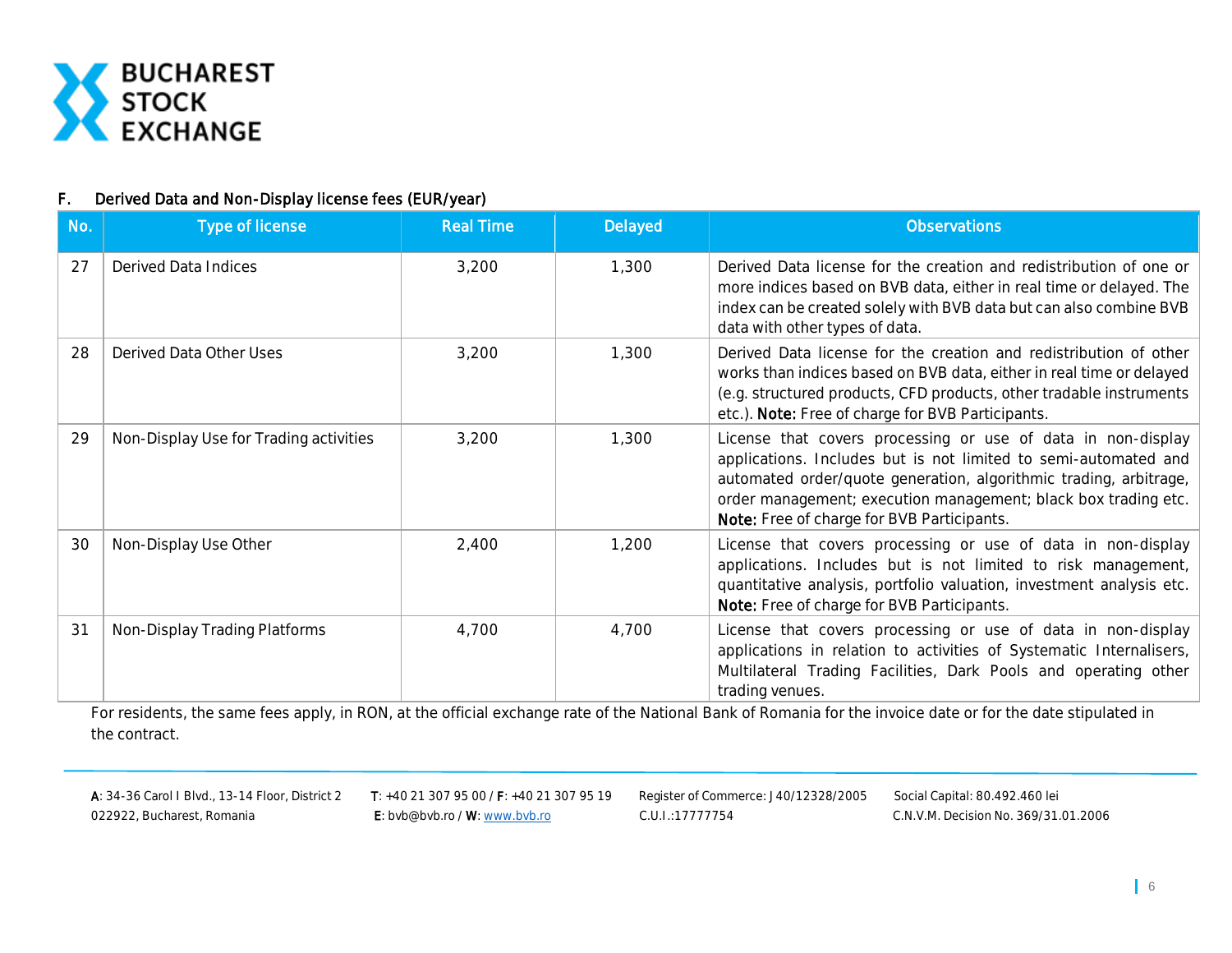

#### 2. Fees for using BVB indices

#### A. General terms for the types of licenses

| Type of license | <b>Observations</b>                                                                                                |  |
|-----------------|--------------------------------------------------------------------------------------------------------------------|--|
| Single license  | Issued for a single product, underlying one index or a basket of indices.                                          |  |
| General license | ► Covers all structured products, underlying any of BVB indices, issued by any bank during a year                  |  |
|                 | $\triangleright$ Covers all the national and international branches or subsidiaries of the respective issuer bank. |  |
|                 | Does not cover Funds or ETFs.                                                                                      |  |

#### B. General terms concerning the types of fees charged

| Type of fees   | <b>Observations</b>                                                                     |
|----------------|-----------------------------------------------------------------------------------------|
| Upfront fees   | Paid upfront, when a fixed-maturity product is launched                                 |
| Annual fees    | Applied for a product with unlimited maturity (open-end)                                |
| Composite fees | Include: a fixed amount + a variable amount defined in basis points (e.g., ETF)         |
| Other fees     | Applied for global licenses, considering the maturity of the respective issued products |

A: 34-36 Carol I Blvd., 13-14 Floor, District 2 T: +40 21 307 95 00 / F: +40 21 307 95 19 Register of Commerce: J40/12328/2005 Social Capital: 80.492.460 lei 022922, Bucharest, Romania **E:** bvb@bvb.ro / W[: www.bvb.ro](http://www.bvb.ro/) C.U.I.:17777754 C.N.V.M. Decision No. 369/31.01.2006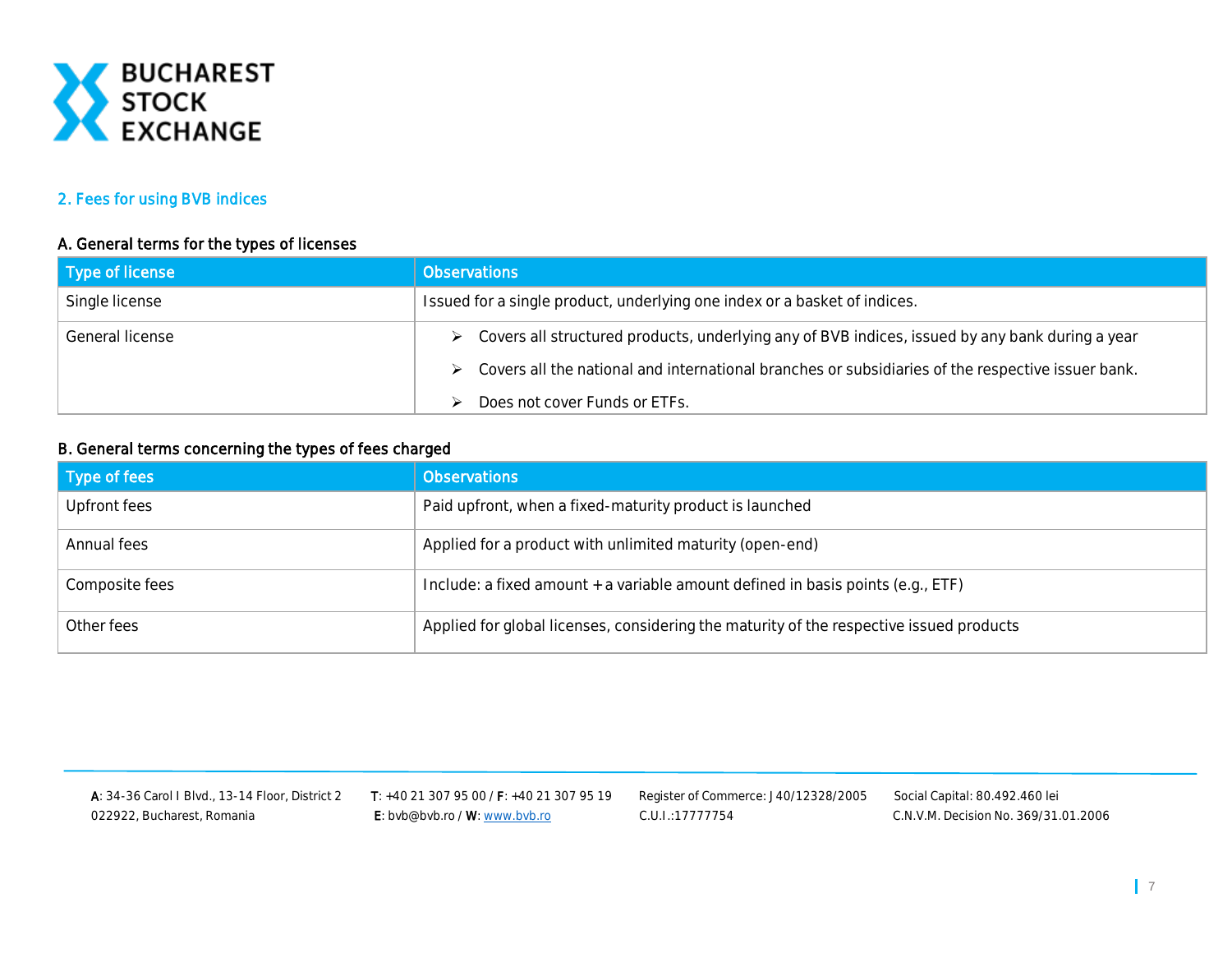

## C. Licenses fees (excluding VAT)

| No.      | Type of fee                                                                                                                                                                                          | Value                      | <b>Observations</b>                                                     |
|----------|------------------------------------------------------------------------------------------------------------------------------------------------------------------------------------------------------|----------------------------|-------------------------------------------------------------------------|
| options) | 1. License fees for Structured Products (e.g. certificates, warrants, bonds, SWAPs, OTC                                                                                                              |                            |                                                                         |
|          |                                                                                                                                                                                                      | EUR 3,000                  | for products with maturity below 2<br>years                             |
|          |                                                                                                                                                                                                      | <b>EUR 5,000</b>           | for products with maturity below 5<br>years                             |
|          |                                                                                                                                                                                                      | EUR 1,500/year             | for products with maturity above 5<br>years or for open-end products    |
|          | For structured products underlying a basket of indices that include one or more<br>BVB indices, the fees mentioned above at 1.a. are adjusted with the number of<br>indices in the respective basket | 50% of the fee             | for a basket of 2 indices (e.g. BET<br>and Dow Jones)                   |
|          |                                                                                                                                                                                                      | 30% of the fee             | for a basket of 3 indices (e.g. BET,<br>DAX and Dow Jones)              |
|          |                                                                                                                                                                                                      | 25% of the fee             | for a basket of 4 or more indices<br>(e.g. BET, DAX, ATX and Dow Jones) |
| 1.b.     | Fee for annual general licenses covering all BVB indices                                                                                                                                             | EUR 15,000 general license | for an unlimited number of products<br>with maturities below 2 years    |
|          |                                                                                                                                                                                                      | EUR 25,000 general license | for an unlimited number of products<br>with maturities below 5 years    |
|          |                                                                                                                                                                                                      | EUR 35,000 general license | for an unlimited number of products<br>with any maturity                |

022922, Bucharest, Romania **E:** bvb@bvb.ro / W[: www.bvb.ro](http://www.bvb.ro/) C.U.I.:17777754 C.N.V.M. Decision No. 369/31.01.2006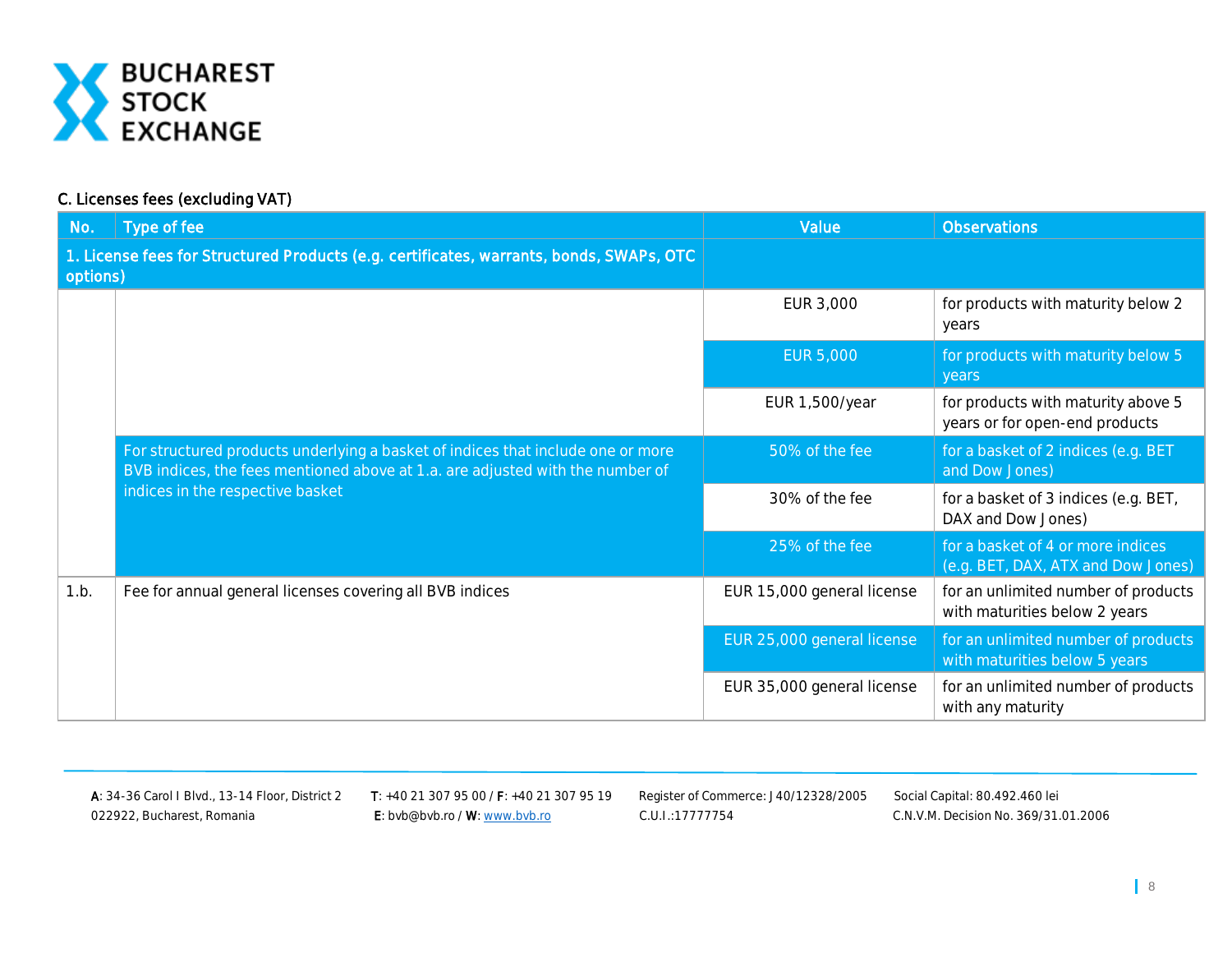

| 2. License fees for funds |                                                                                                       |                                                                                                                                                                                                                                                                                                                                                                                                                                                                                                                                             |  |  |
|---------------------------|-------------------------------------------------------------------------------------------------------|---------------------------------------------------------------------------------------------------------------------------------------------------------------------------------------------------------------------------------------------------------------------------------------------------------------------------------------------------------------------------------------------------------------------------------------------------------------------------------------------------------------------------------------------|--|--|
| 2.a.                      | Closed-end funds                                                                                      | Minimum fee of EUR 3,000 (covering AuM of EUR 16.18 mil), payable<br>at the begining of the year, +5 basis points (bp) payable at the end of<br>the year for AuM higher than EUR 16.18 mil;                                                                                                                                                                                                                                                                                                                                                 |  |  |
| $\vert 2.b. \vert$        | Benchmark funds (use a BVB index as a comparison basis for the performance of<br>the respective fund) | BVB's<br>$\triangleright$ No license fees are charged; focus on<br>marketing/promotion opportunities.<br>> The issuer of the respective fund must insert in all the<br>marketing materials of the respective fund a BVB disclaimer<br>with references to the index as a BVB trademark and to the<br>BVB website as an online information source.<br>$\triangleright$ If a name of a BVB index (e.g., BET, BET-XT, BET-C, BET-FI,<br>BET-NG, ROTX) is included in the name of a benchmark fund,<br>then an upfront EUR 1,000 fee is charged. |  |  |
|                           | 3. License fees for ETFs (Exchange Traded Funds)                                                      |                                                                                                                                                                                                                                                                                                                                                                                                                                                                                                                                             |  |  |
| 3.a.                      | For exclusive licencs granted for maximum 2 years                                                     |                                                                                                                                                                                                                                                                                                                                                                                                                                                                                                                                             |  |  |

022922, Bucharest, Romania **E:** bvb@bvb.ro / W[: www.bvb.ro](http://www.bvb.ro/) C.U.I.:17777754 C.N.V.M. Decision No. 369/31.01.2006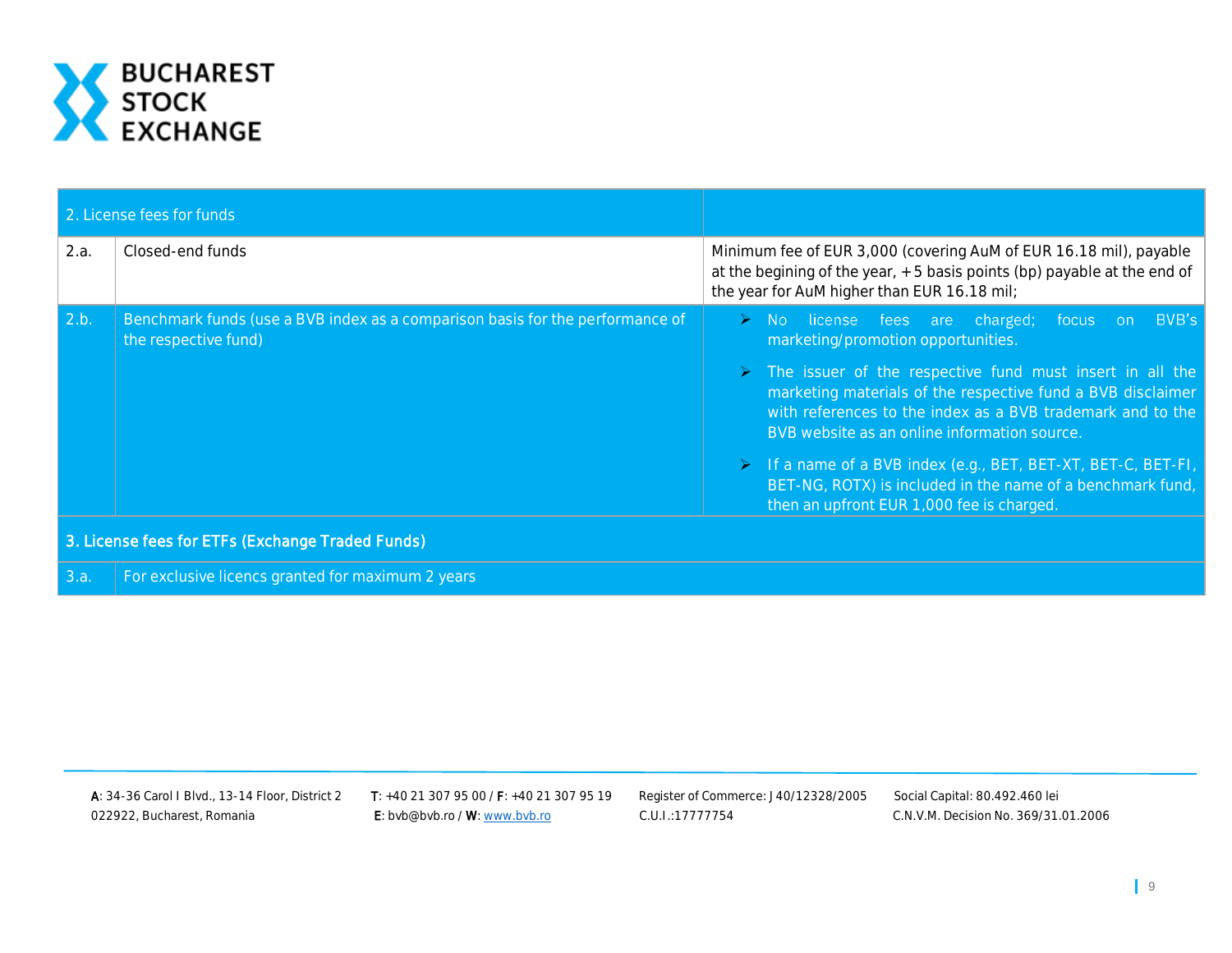

Following a tender to which all potential ETF issuers from Romania and abroad are invited to participate, a decision is made regarding the issuer which will pay the highest fees.

The starting point of the tender is an annual fee including a fxed amount of EUR 15,000 (covering AuM of EUR 14.71 mil) payable at the beginning of the year + 5 basis points (bp) payable at the end of the year for AuM higher than EUR 14.71 mil.

In case of a gradual fee linked to AuM, the annual license fee includes a fixed amount of EUR 15,000 (covering AuM of EUR 14.71 mil) payable at the beginning of the year plus:

5 bp for AuM between EUR 14.71 and 29.41 mil

4 bp for AuM between EUR 29.41 and 58.82 mil

3 bp for AuM higher than EUR 58.82 mil (payable at the end of the year).

# 3.b. For a non-exclusive license

An annual fee including a fixed amount of EUR 3.000 (covering AuM of EUR 14.71 mil) payable at the begining of the year + 3 basis points (bp) payable at the end of the year for AuM higher than EUR 4.71 mil.

In case of a gradual fee linked to AuM, the annual license fee includes a fixed amount of EUR 3,000 (covering AuM of EUR 14.71 mil) payable at the beginning of the year plus: 4 bp for AuM between EUR 14.71 and 22.06 mil

3 bp for AuM between EUR 22.06 and 29.41 mil

2 bp for AuM higher than EUR 29.41 mil (payable at the end of the year).

For residents, the fees are payable in RON, at the official exchange rate of the National Bank of Romania for the invoice date or for the date stipulated in the contract, as the case may be.

A: 34-36 Carol I Blvd., 13-14 Floor, District 2 T: +40 21 307 95 00 / F: +40 21 307 95 19 Register of Commerce: J40/12328/2005 Social Capital: 80.492.460 lei 022922, Bucharest, Romania **E:** bvb@bvb.ro / W[: www.bvb.ro](http://www.bvb.ro/) C.U.I.:17777754 C.N.V.M. Decision No. 369/31.01.2006